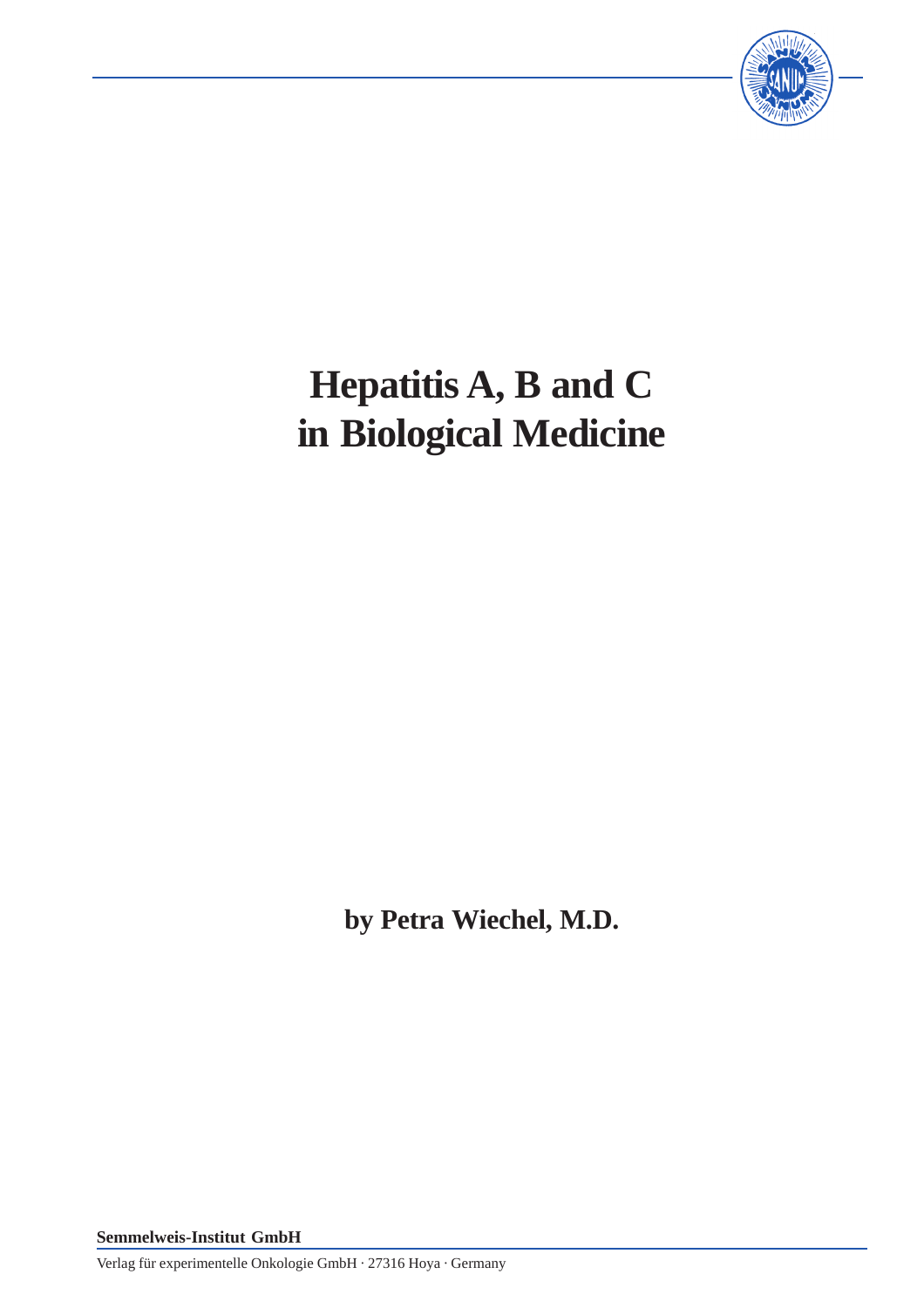

Nowadays inflammations of the liver are largely the result of infection by hepatitis viruses (A-E), coinciding with a weakening of the body by alcohol, food low in vital nutrients, drug-taking, long-term courses of medication and other assaults on the system.

Hepatitis is a modern-day example of dynamically altered viruses. It is only in a few people that hepatitis finds expression in its most aggressive form. Inflammation of the liver can be cured; however, it may change to become a chronic, benign inflammation, or may later become cirrhosis. Cirrhosis of the liver follows on from inflammations of the liver.

Almost 50% of all inflammations of the liver due to viruses are caused by hepatitis A. However, the prognosis is good. The hepatitis C virus directly destroys the liver cells, whereas it is assumed that, in hepatitis B, the viruses do not directly cause damage to the liver cells but trigger an auto-immune reaction, as a result of which all the cells infected by the hepatitis B virus are destroyed.

Both hepatitis A and B, plus C, are very susceptible to Biological treatment. Overall, as a result of having the pre-stages of viruses and bacteria in their bodies, human beings have good resistance, although these days it is substantially weakened. As an organ, the liver has over 500 human metabolic functions to perform, and if the acid-alkaline balance goes off the rails, if the redox balance is disordered, or if the energy reserves are exhausted, then increasingly we see the liver subjected to metabolic overburdening.

Biological Medicine is a regulatory medicine. A viral assault on a human being by no means amounts to a viral illness! Given the body's regulatory capability, this by no means indicates the presence of symptoms or illnesses, as we can compensate for these over years.

Nonetheless, toxic burdens, over-acidification, stress, burdening with endobionts, electro-magnetic influences, constitutional weaknesses, food intolerances and more all result in a progressively reduced regulatory ability.

Forget about thinking in a linear, causal way (principle of cause-and-effect). Illnesses cannot be treated by restricting treatment to what is considered to be the cause, but rather by regarding the person as a totality. Prof. Enderlein said: "As we are all aware, medicine knows a great deal about diseases, but it knows nothing of life; the question of vital processes can never be answered via medicine, only via biology."

Therefore, when hepatitis is suspected, it is most important to allow enough time to take the case properly. The main thing is to establish what the patient's lifestyle is, and thus to discover the burdens to which he is exposed; we must also find out about his eating habits and toxic burden.

### **Hepatitis A, B and C**

- **Hepatitis A** proceeds harmlessly, leaving behind a lifelong immunity. It occurs only as an acute; chronic forms do not occur. Almost 90% of all 10-year-old children in the tropics and sub-tropics are immune to it. People travelling to the tropics or sub-tropics should take care to maintain optimum hygiene: "cook it, boil it, peel it or leave it!"
- By **Hepatitis B** we mean classic serum hepatitis. Patients describe stools which are light-coloured or colourless, dark-coloured urine, and they exhibit strong symptoms similar to those of influenza. This form of hepatitis is particularly widespread among prostitutes and drug-abusers. However, not everyone who is infected becomes ill. The disease only becomes chronic in 1% of those infected with hepatitis B. Acute hepatitis may progress to chronic hepatitis, fatty liver, cirrhosis of the liver and liver cancer.
- **Hepatitis C** occurs principally among heroinaddicts and is transmitted via infected syringes or cutlery. It progresses almost asymptomatically, but may possibly be recognised as an infection; the incubation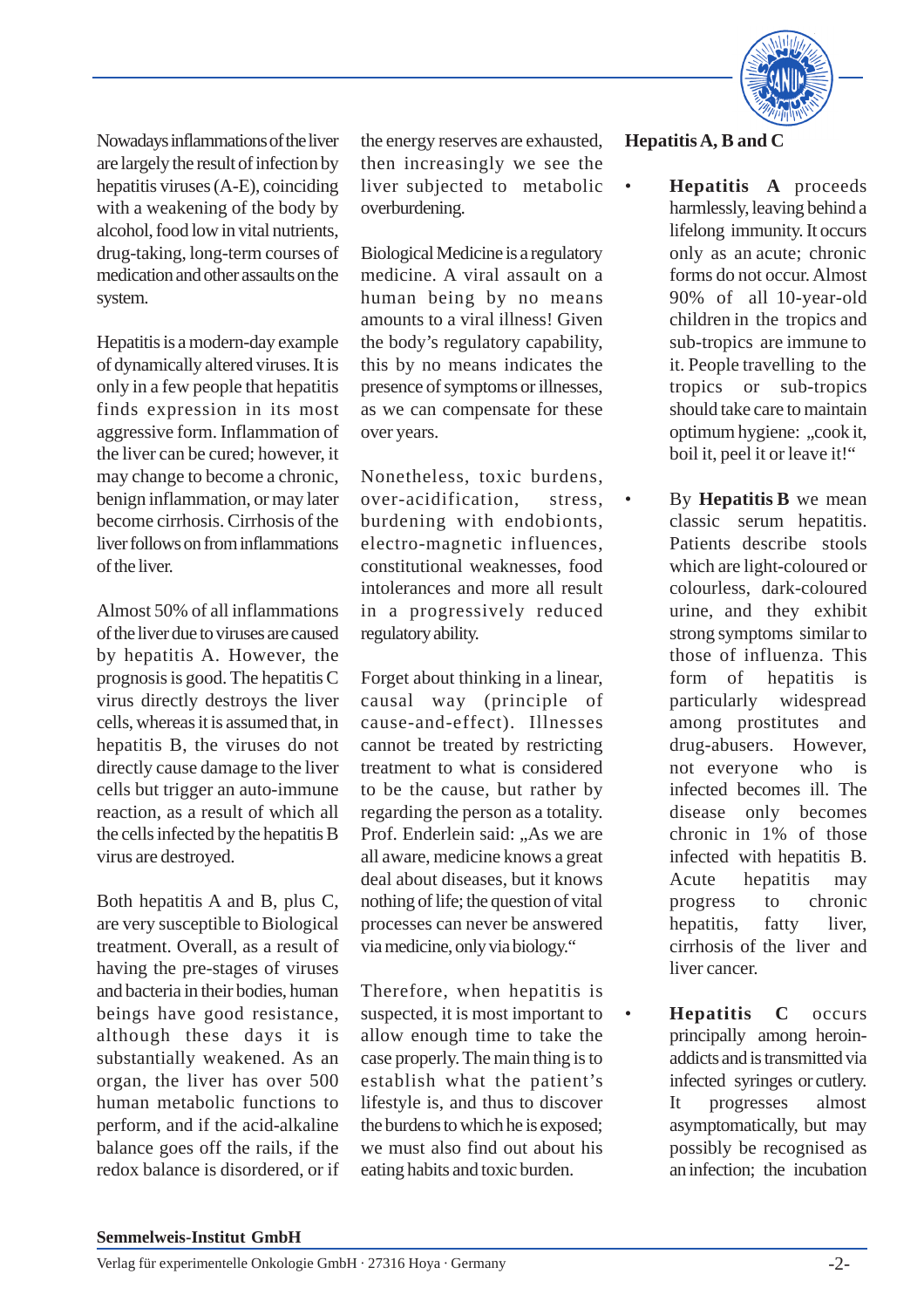

period lasts from 20 to 60 days. However, in 70% this disease becomes chronic.

#### **Progress, symptoms, diagnosis, orthodox treatment of hepatitis**

Signs of an **acute hepatitis** attack are clear palpability of the liver beneath the right ribcage, swollen lymph nodes, and partial greenishyellow discoloration of the skin.

Signs of **chronic hepatitis**, or of a diseased liver, are so-called spider nævi (star-shaped thread-veins), palmar erythema, café-au-lait patches on the skin and the occurrence of jaundice.

Laboratory analysis of hepatitis consists of an appropriate demonstration of the presence of hepatitis antigens before the onset of the clinical disease, or if there is infectiousness within 6 months. As well as hepatitis serology, laboratory tests are required: blood count, serum, iron, inflammation parameters and also a fatty acid profile.

Orthodox treatment includes Interferon and the virostatic Ripavirin. There is a 50-80% chance of success; the treatment is costly and has numerous sideeffects.

# **Chronic hepatitis - Causes and holistic diagnosis**

So what is it that favours progression to chronic hepatitis?

1. Antibiotics

**Semmelweis-Institut GmbH** 2. Chronic heavy metal intoxication

- 3. Deficiency of micro-nutrients
- 4. Long-term emotional stress
- 5. Dental infectious foci

6. Problems of malabsorption and intestinal disorders which weaken the immune system

7. Foodstuffs containing preservatives

8. Disordered fat metabolism: The unfavourable ratio of omega fatty acids involves a risk. Thus, in all chronic illnesses, the omega-3 and omega-6-fatty acid levels should be established and the missing unsaturated fatty acids should be supplied orally. Omega-6-fatty acids, polyunsaturated such as Linoleic acid and Linolenic Arachidonic acid, are found in vegetable oils such as thistle, maize or sunflower oils. Where there is an omega-3 deficiency and an excess of omega-6-fatty acids, the inflammatory tendency in the organism rises drastically. Chemically there is only a slight difference between omega-3- and omega-6-fatty acids; however, in their action they are in competition, for they both require the same enzymes for their conversion. Should one of the two fatty acid groups be predominant, then it displaces the other, thus weakening its spectrum of action. Nowadays, generally speaking, as a result of the change in eating habits, the 1:20 relationship of omega-3- to omega-6-fatty acids is too wide. (1:5 is the norm). This results in inflammatory hormones being formed in the tissues, with chronic inflammatory illnesses as a consequence; there is also an

increased risk of cardiovascular disease. Rapeseed and olive oils contain small concentrations of omega-6-fatty acids. Rapeseed oil contains a great deal of alpha-Linolenic acid. Adequate quantities of omega-3-fatty acids are found in linseed and hemp oils, and also in cold-water fish (mackerel, herring, salmon). A relative deficiency of unsaturated fatty acids may bring about a reduction in membranefluidity. As a consequence, hormones such as œstrogen, progesterone and angioten sin cling more strongly to the membrane receptors, whilst the receptor capacity for insulin and serotonin decreases. This may be associated with diseases such as breast cancer, premenstrual syndrome, hypertension, diabetes mellitus and depression. In such cases, unsaturated fatty acids increase the fluidity of the cell membranes, and their functionality, thus guaranteeing an optimum cell metabolism.

Computerised Regulatory Thermography (CRT) is an appropriate part of holistic biological diagnosis.

By means of changes in skin temperature of the rapidly-reacting sensors at multiple prescribed measuring points, and after a corresponding cooling-off period, the test results can be compared with neuronal autonomic reactions.

This results in an optimum picture of the organism's regulatory capability.

Thus Regulatory Thermography covers a further diagnostic area, even though a person may still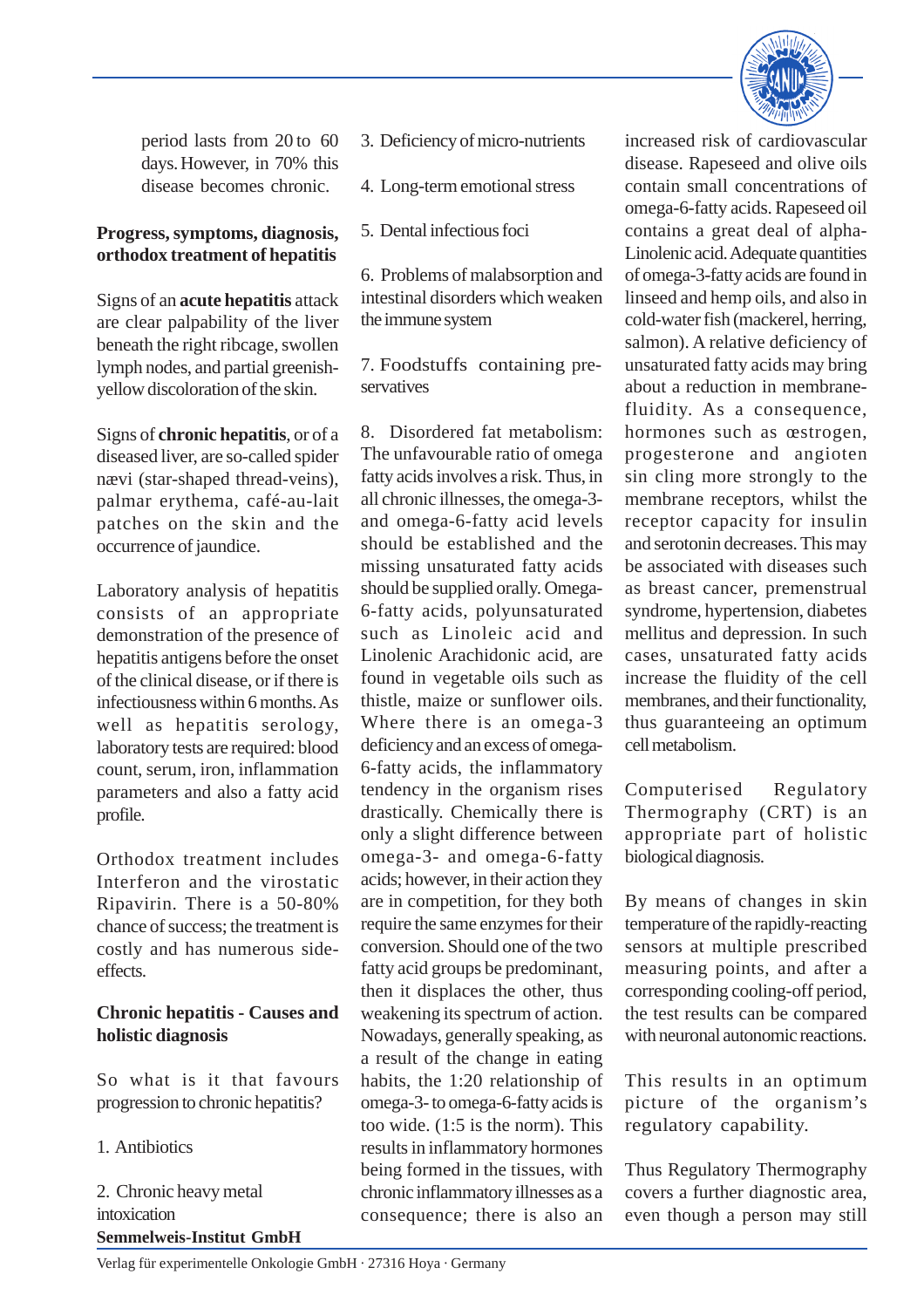

be feeling well, both physically and mentally. At the onset of a loss of vitality, functional organic disorders, sleep disturbance, fatigue syndrome, where no organic manifestations of any kind are visible, nor anything becoming chronic, Regulatory Thermography can provide information regarding regional disorders.

The diagnosis of Disturbance Fields is of great importance in the analysis of further causes resulting in chronic hepatitis. So long as disordering factors are not eliminated, then in many cases successful treatment, especially of chronic diseases, is impossible.

Very often it is our experience that dental foci of infection and chronic disease are closely interlinked; therefore in our practice every patient with complex or difficult health problems is given a thorough dental examination. This enables us to detect toxic stress, the presence of dead teeth, and also toxic and galvanic disorders causing systemic irritation via the meridians.

Dead teeth have extremely toxic effects. At the moment when the tooth dies, its pulp decays and necrotises; products of decomposition are formed, causing a reaction of the leucocytes. Decomposed proteins, known as cadaver proteins or siphonospora, from dead teeth are toxic (sulphurous toxins). This makes every root-canal-treated tooth a bacterial focus.

With regard to hepatitis, pay particular attention to the route of the Liver-Gallbladder meridian; in

this respect special attention needs to be paid to the following teeth: upper right 3, upper left 3, lower left 3 and lower right 3.

We should look with particular care at root-canal-treated teeth, since every organism varies in its ability to compensate for disturbance fields which may be present.

Furthermore, in Disturbance Field diagnosis, pay attention to scars; these play an important role and may block the liver meridian.

Toxic metals in the mouth (amalgam, Mercury, Lead, Copper, Tin, Zinc) result in far-reaching damage to the cells in the long term.

Mercury and Lead block the combining sites of Zinc and Selenium, thus giving rise to a Zinc and Selenium deficiency.

All over the body Zinc plays a part in numerous functions, and there is hardly a significant disease picture in which a disordered Zinc economy does not play an important part. Thus it is a multitalented player, as well as an important anti-oxidant. Zinc is an important antagonist as far as heavy metal stress is concerned, and plays a major role especially where inflammatory tendencies are involved.

Selenium is an indispensable component of the enzyme Glutathione peroxidase, thus acting as a cell-protection factor in the face of aggressive, activated forms of oxygen which form under external influences: environmental toxins, radiation and smoking. It

stimulates the production of antibodies in general, and particularly of the IgG immunoglobulins. It stimulates the formation of gamma interferons and of tumour necrosis factor.

As part of Heavy Metal diagnosis we use the intravenous DMPS Test (Dimaval test). By injecting intravenously 3 mg DMPS per kg of body weight, a reproducible test result can be obtained which provides an optimum diagnosis of compounds of both Lead and Mercury.

Further investigations in the area of Heavy Metal diagnostics can be achieved by means of Hair Mineral Analysis.

Darkfield Microscopy provides a very good indication of the milieu situation in the blood; as part of liver disease the dark-field image shows, among other things, a socalled honeycomb phenomenon, i.e. on account of the very slight surface potentials the erythrocytes appear in a honeycomb-like formation.

Stool analysis forms part of the diagnosis, with the following being of critical importance: investigation of the intestinal flora status, alphaantitrypsin, secretory IgA, elastase in the stool, investigation of candida infestation and of delayed digestion.

Intestinal diagnosis occupies a pivotal position in holistic biological practice.

The gut, as the seat of the greater part of the immune system, supports a significant part of the human being's health stability. It follows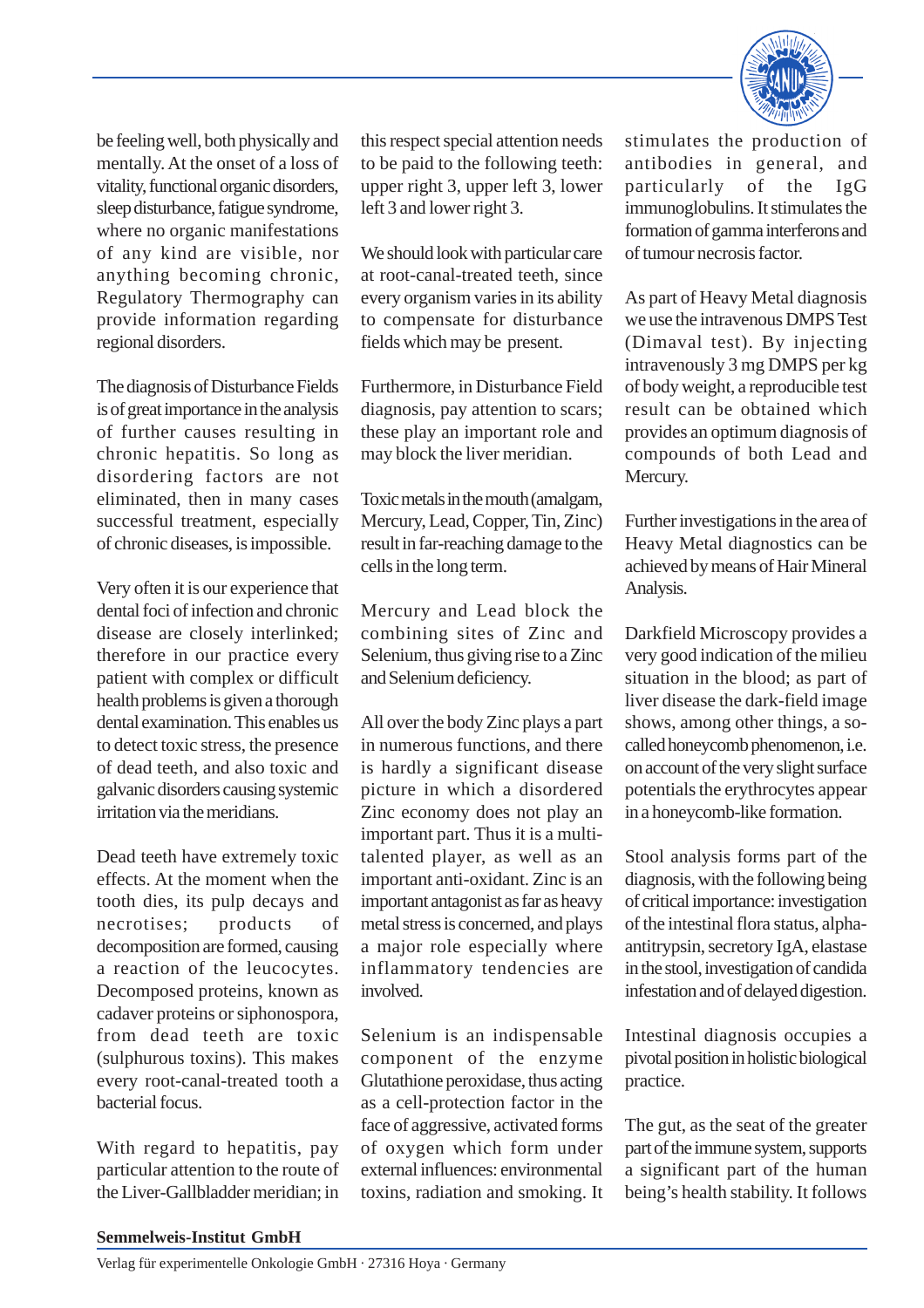

that, if the intestinal milieu goes off the rails, a food allergy will result. Failure to pay attention to a food intolerance, an intestinal flora that is weak or developing in a wrong direction, dietary errors and toxic burdens - all these result in augmented over-acidification of the organism, thus placing tissue metabolism under strain.

Bio-terrain analysis (BTA) is a diagnostic tool for the milieu, in which the blood investigation serves as an immunity factor, the saliva as a reflection of metabolism, and the urine as a measurement of the acidalkaline balance. By means of the BTA, pronouncements can be made regarding the electrical

resistance, the pH level and the redox potential.

Changes in the milieu offer an optimum breeding ground for territorial derailment and thus a tendency for illness to become chronic. For example, if the blood departs from its normal pH level of 7.3-7.43, the result will be an increased agglutination of the

| Week <sub>1</sub>                                                                                                                                                                                                                      | Week <sub>2</sub>                                                                                                                                                                                                                                | Week <sub>3</sub>                                                                                                                                                                                                                                | Week 4                                                                                                                                                                                           | Week <sub>5</sub>                                                                                    | Week 6                                                                                               |
|----------------------------------------------------------------------------------------------------------------------------------------------------------------------------------------------------------------------------------------|--------------------------------------------------------------------------------------------------------------------------------------------------------------------------------------------------------------------------------------------------|--------------------------------------------------------------------------------------------------------------------------------------------------------------------------------------------------------------------------------------------------|--------------------------------------------------------------------------------------------------------------------------------------------------------------------------------------------------|------------------------------------------------------------------------------------------------------|------------------------------------------------------------------------------------------------------|
| Daily dosage<br><b>NOTAKEHL</b><br>5X tablets, 1<br>tablet 3 times a<br>day<br>or<br><b>NOTAKEHL</b><br>5X drops, 10<br>drops 3 times a                                                                                                | Daily dosage<br><b>NOTAKEHL</b><br>5X tablets, 1<br>tablet 3 times a<br>day<br><b>Of</b><br><b>NOTAKEHL</b><br>5X drops, 10<br>drops 3 times a                                                                                                   | Daily dosage<br><b>NOTAKEHL</b><br>5X tablets, 1<br>tablet 3 times a<br>day<br>or<br><b>NOTAKEHL</b><br>$5X$ drops, $10$<br>drops 3 times a                                                                                                      |                                                                                                                                                                                                  |                                                                                                      |                                                                                                      |
| day                                                                                                                                                                                                                                    | day                                                                                                                                                                                                                                              | day                                                                                                                                                                                                                                              |                                                                                                                                                                                                  |                                                                                                      |                                                                                                      |
|                                                                                                                                                                                                                                        | Daily dosage<br>Pefrakehl 4X<br>capsules<br>1 capsule once a<br>day<br>0r<br>Pefrakehl 5X<br>drops, 10 drops<br>3 times a day                                                                                                                    | Daily dosage<br>Pefrakehl 4X<br>capsules<br>1 capsule once a<br>day<br>or<br>Pefrakehl 5X<br>drops, 10 drops<br>3 times a day<br>Daily dosage<br>Sankombi 5X<br>drops, 10 drops<br>3 times a day                                                 | Daily dosage<br>Pefrakehl 4X<br>capsules<br>1 capsule once<br>a day<br>or<br>Pefrakehl 5X<br>drops, 10 drops<br>3 times a day<br>Daily dosage<br>Sankombi 5X<br>drops, 10 drops<br>3 times a day | Daily dosage<br>Sankombi 5X<br>drops, 10 drops<br>3 times a day                                      | Over several<br>months:<br>Sankombi,<br>10 drops 3<br>times a day                                    |
| Weekly do sage<br>Utilin 6X<br>capsules<br>Recarcin 6X<br>capsules<br>1 capsule of<br>each<br>Daily dosage<br>Rebas 4X<br>capsules,<br>1 capsule 3<br>times a day<br>Daily dosage<br>Glutamin<br>Burgerstein<br>2 grams twice a<br>day | Weekly dosage<br>Utilin 6X<br>capsules<br>Recarcin <sub>6X</sub><br>capsules<br>1 capsule of<br>each<br>Daily dosage<br>Rebas 4X<br>capsules.<br>1 capsule 3<br>times a day<br>Daily dosage<br>Glutamin<br>Burgerstein<br>2 grams twice a<br>day | Weekly dosage<br>Utilin 6X<br>capsules<br>Recarcin <sub>6X</sub><br>capsules<br>1 capsule of<br>each<br>Daily dosage<br>Rebas 4X<br>capsules,<br>1 capsule 3<br>times a day<br>Daily dosage<br>Glutamin<br>Burgerstein<br>2 grams twice a<br>day | Weekly dosage<br>Utilin 6X<br>capsules<br>Recarcin <sub>6</sub> X<br>capsules<br>1 capsule of<br>each<br>Repeat after a<br>break of 2<br>months<br>Repeat after a<br>break of 6<br>weeks         | Weekly dosage<br>Utilin <sub>6X</sub><br>capsules<br>Recarcin 6X<br>capsules<br>1 capsule of<br>each | Over several<br>months:<br>Utilin 6X<br>capsules<br>Recarcin 6X<br>capsules,<br>1 capsule of<br>each |

**Semmelweis-Institut GmbH** *Table 1: Building up the Intestinal Flora and Mucosa; from Dr. Rau: "Biological Medicine: the Future of Natural Healing"; Pg. 528 (1st ed. 2011; Semmelweis Institut;D-27318 Hoya. ISBN 978-3-925524-64-6)*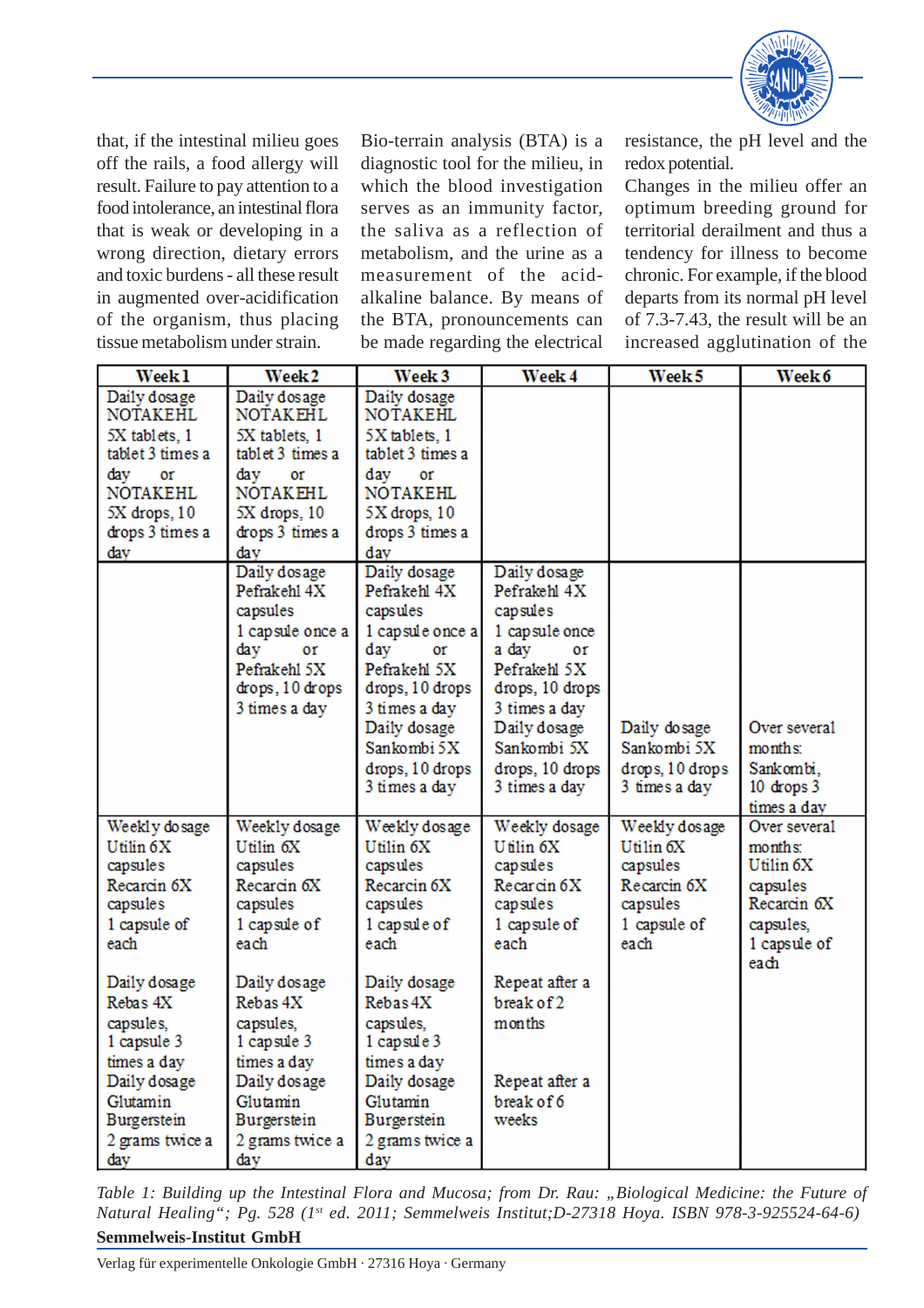

erythrocytes, resulting in turn in cellular hypoxia.

# **Biological Treatment of Hepatitis**

Having completed our diagnosis of chronic hepatitis we come to its treatment. Hepatis A proceeds harmlessly as an acute illness, although the symptoms persist a relatively long time. We recommend bed rest, liver compresses and mineral laxatives to aid elimination, thus combatting the secondary stress on the liver.

For those undertaking long journeys overseas, we recommend inclusion of the following in their medicine kit: OKOUBASAN 2X, 10 drops 3 times a day, NOTAKEHL 5X, 1 tablet 3-6 times a day; for any infectious illness, whether viral or bacterial, REBAS 4X, I capsule 3 times a day.

Any treatment of hepatitis commences by improving the metabolism of the liver cells. Neural Therapy once or twice a week in the liver segment below the right rib-cage. The following is a selection of possible ampoules:

- Hepheel (after 4 weeks: Hepar suis compositum) (Heel)
- Coenzyme compositum (Heel)
- MUCOKEHL Atox 6X
- Vitamin B complex Sanum N
- Folsäure-Injektopas (Pascoe) [= Folic acid]
- **Semmelweis-Institut GmbH** • Procaine 1%

As medication to be taken orally, we recommend:

- Liv 52 (Himalaya Herbal Healthcare) 2 tablets 3 times a day
- Carduus marianus Ceres 5 drops 3 times a day

• MUSCARSAN 6X tablets, 1 twice a day, or MUSCARSAN 6X drops, 10 twice a day

• PINIKEHL 4X capsules, 1 twice a day

• Selenium 100mcg, 1 a day

• Antiox (Burgerstein), 1 once a day.

The cell metabolism is supported by Glutamin 500 mg, for detoxification and excretion of ammonia.

For further improvement of the cell metabolism we recommend infusions twice a week, consisting of:

• Ringer's lactate solution, plus 7.5 g Vitamin C,

- Hepar suis compositum (Heel) to detoxify the liver
- Ubiquinone comp. (Heel) to supply energy
- Taraxacum comp. (Heel) and
- Magnesium

In all cases of intracellular damage during the Impregnation, Degeneration and Neoplasia phases, once a month an

intravenous infusion is carried out with all the substances of the Citric acid Cycle A in 250 ml Ringer's lactate solution and its derivatives.

The constituents of the Citric acid Cycle A can also be administered intramuscularly (see the Heel Company's compendium).

Good results in the treatment of hepatitis can also be achieved using the auto-isopathic blood treatment in stages, with:

1. Engystol

2. Hepheel and Carduus marianus

3. Hepar suis comp.

4. Ubiquinone comp. (all from Heel)

As well as this, the intestinal flora and mucosa must be built up, following the plan set out in Table 1.

Colon Hydrotherapy (Colonic Irrigation) should be administered over 8-10 times, twice a week; this activates the parasympathetic nervous system, stimulates the regeneration of the organs, and also stimulates hormone production (especially testosterone, progesterone, melatonin) and also de-stresses the gut.

Following the motto: "The way to health is via the kitchen, not the pharmacy", the following treatment plan has proved its worth: these nutritional recommendations should be adhered to during a long-term hepatitis treatment: